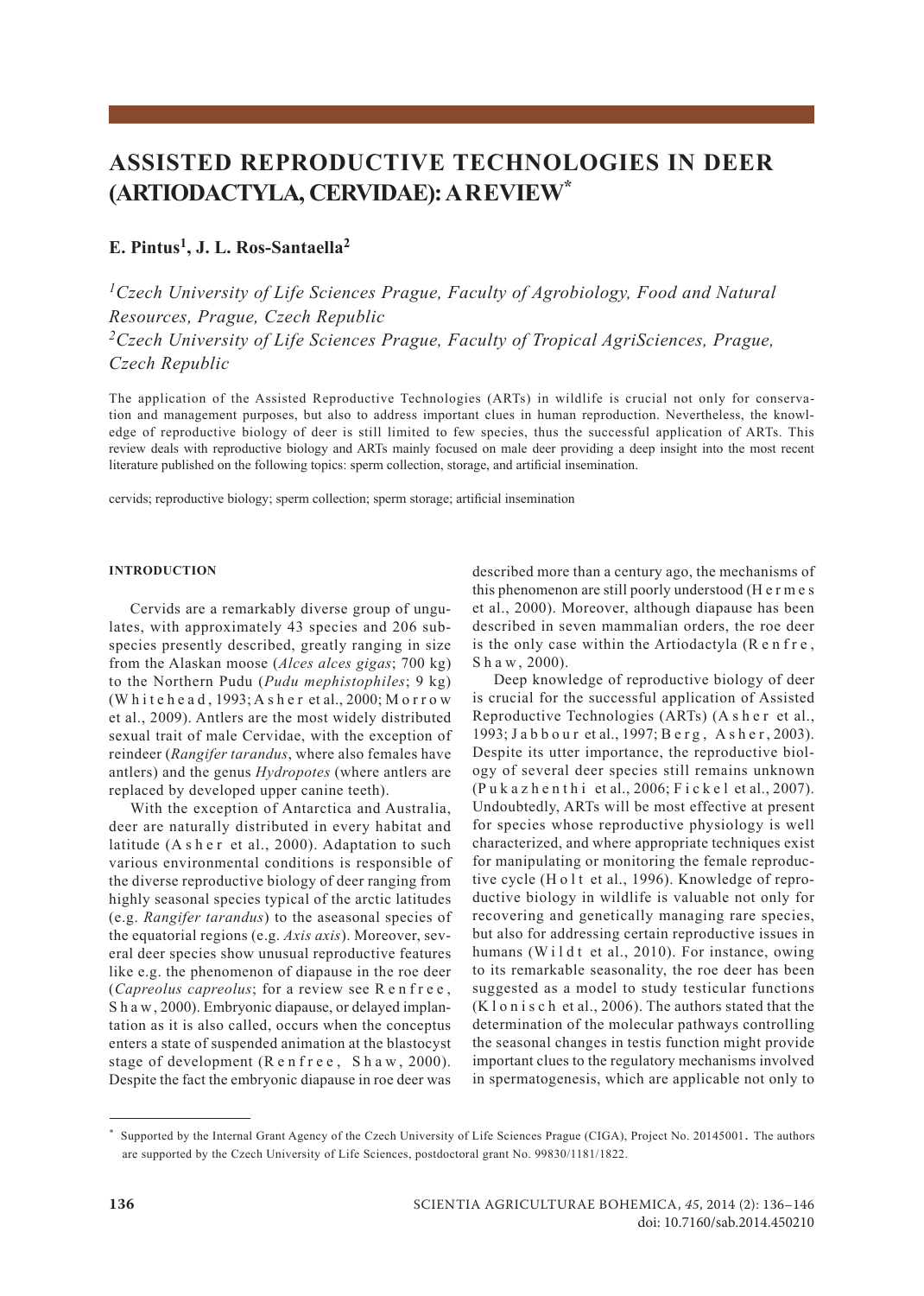the roe deer but also to fertility/infertility in other mammals including human.

On the other hand, seasonal pattern of involution and recrudescence of spermatogenesis poses a major constraint on both the harvesting of gametes and the application of artificial insemination (A s h e r et al., 2000). In fact, in seasonal breeders, sperm collection is limited to the mating season.

Deer have also been used as a model in evolutionary biology and sexual selection studies due to their exaggerated sexual dimorphism, which has led to different mating strategies in the two sexes (e.g.  $Cl$ utton-B r o c k et al., 1982). M a l o et al. (2005) found that in Iberian red deer antler size is positively related to sperm production and quality, whereas G o m e n d i o et al., (2006) showed that the fertility of Iberian red deer stags is positively associated with the proportion of male offspring, providing evidence that also males could bias sex-ratio in the context of the Trivers, Willard's (1973) hypothesis. Moreover, sperm morphological traits and proportions between components of sperm flagellum in Iberian red deer stags are greatly associated with sperm velocity (M a l o et al., 2006), cryoresistance, and lifespan (R o s - Santaella, 2012).

It is noteworthy that several deer species are threatened or endangered with extinction. According to the IUCN red list  $(IUCN, 2013)$ , within the Cervidae family 16 species are classified as vulnerable, 2 near threatened, 7 endangered, 1 critically endangered (*Axis kuhlii*), 1 extinct in the wild (*Elaphurus davidianus*), and 1 extinct (*Rucervus schomburgki*). Successful conservation of any species requires a multidisciplinary approach, which integrates both biochemical, cellular, physiological, and ecological aspects of the biology of the species to be conserved (J a b b o u r et al., 1997). Moreover, conservation efforts require a comprehensive understanding of the biology of deer in order to better preserve them for the next generations to come (J a b b o u r et al., 1997). Both *in situ* and *ex situ* conservation programs for endangered mammalian species can benefit from modern reproductive biotechnologies or assisted reproductive techniques including semen/oocyte collection and storage, artificial insemination (AI), embryo transfer (ET), *in vitro* fertilization (IVF) and embryo production (IVP), gamete/ embryo micromanipulation, semen/embryo sexing, and genome resource banking (GRB) (A n d r a b i,  $M$  a x w e  $11, 2007$ ).

The case of Sardinian red deer (*Cervus elaphus corsicanus*), one of the smallest subspecies of red deer, is a representative example. Sardinian red deer is an endemic species of Sardinian and Corse and it became almost extinct in the 1970s (around 200 individuals left in the wild) (S c h e n k , 1976). Nowadays, thanks to both *in-situ* and *ex-situ* programs it is safe from extinction and more around 3000 individuals are currently censused in Sardinia (C a s u l a et al., 2013). Recently, advanced ARTs such as *in vitro* embryo production and interspecies somatic-cell nuclear transfer (iSCNT) have been performed in this species (U c c h e d d u , 2012), although to date no blastocysts have been obtained *in vitro*. The deer-sheep iSCNT embryos did not develop indeed beyond the 8–16 cells stage (U c c h e d d u  $, 2012$ ).

Further, successful application of ARTs allows more offspring to be obtained from selected parents to ensure genetic diversity, reduce the interval between generations and avoid depression in small and fragmented populations  $(C \circ m)$  i z z o l i et al., 2000,  $2010$ ; A n d r a b i, M a x w e l l, 2007). To date, ARTs for cervids have been limited and available only for a few species (A s h e r et al., 2000). Although ARTs have been greatly improved over the last decades in the farming deer industry, their application within natural populations is in its infancy (G a r d e et al., 2006). Nevertheless, its future potential is enormous, not only in relation to genetic management or conservation  $(A \, s \, h \, e \, r \, et \, al., 1993; L \, o \, s \, k \, u \, t \, o \, f \, f \, et \, al.,$ 1995; G a r d e et al., 2006), but also for sport based on trophy hunting (L o n g et al., 2003).

This short review deals with the past and future goals of ARTs on cervids. The methods here discussed are basics of semen collection, handling, storage, and AI in cervids with a deep analysis of the most recent literature published on this topic.

# **Sperm collection**

To date, three methods of sperm collection have been described in cervids: natural service into artificial vagina (AV), electroejaculation (EE), and *post-mortem* epididymal recovery (e.g. G a r d e et al., 1997; A s h e r et al., 2000; S o l e r et al., 2003a; G i  $\overline{z}$  e j e w s k i , 2004). Semen characteristics are greatly influenced by the method of collection. In fact, while electroejaculation results in ejaculates of high volume (due to the increased volumes of fluids from accessory glands and epididymides), higher quality sperm samples can be obtained using artificial vagina (G i ż e j e w s k i , 2004; U n g e r f e l d et al., 2008). However, to date neither EE nor AV can successfully separate ejaculate in sperm fractions. Other methods like internal AV (G i ż e j e w s k i , 1991) or modified AV (G i ż e j e w s k i , 2000, 2004) have been considered in order to separate sperm fractions.

In red deer, three fractions of ejaculates could be clearly identified: grey, white, and yellow fractions (G i ż e j e w s k i et al., 2003). All fractions contained spermatozoa, with the exception of the yellow one, and vary greatly during the reproductive cycle  $(G i \nvert z \neq j \neq w \nvert s \nvert i \neq a1$ , 2003). In fact, the sticky and viscous yellow fraction ("honey fraction"), a result of vesicular glands secretion, could be found only during the rut and its presence may affect sperm quality (G i ż e j e w s k i et al., 2003; G a r d e et al., 2006).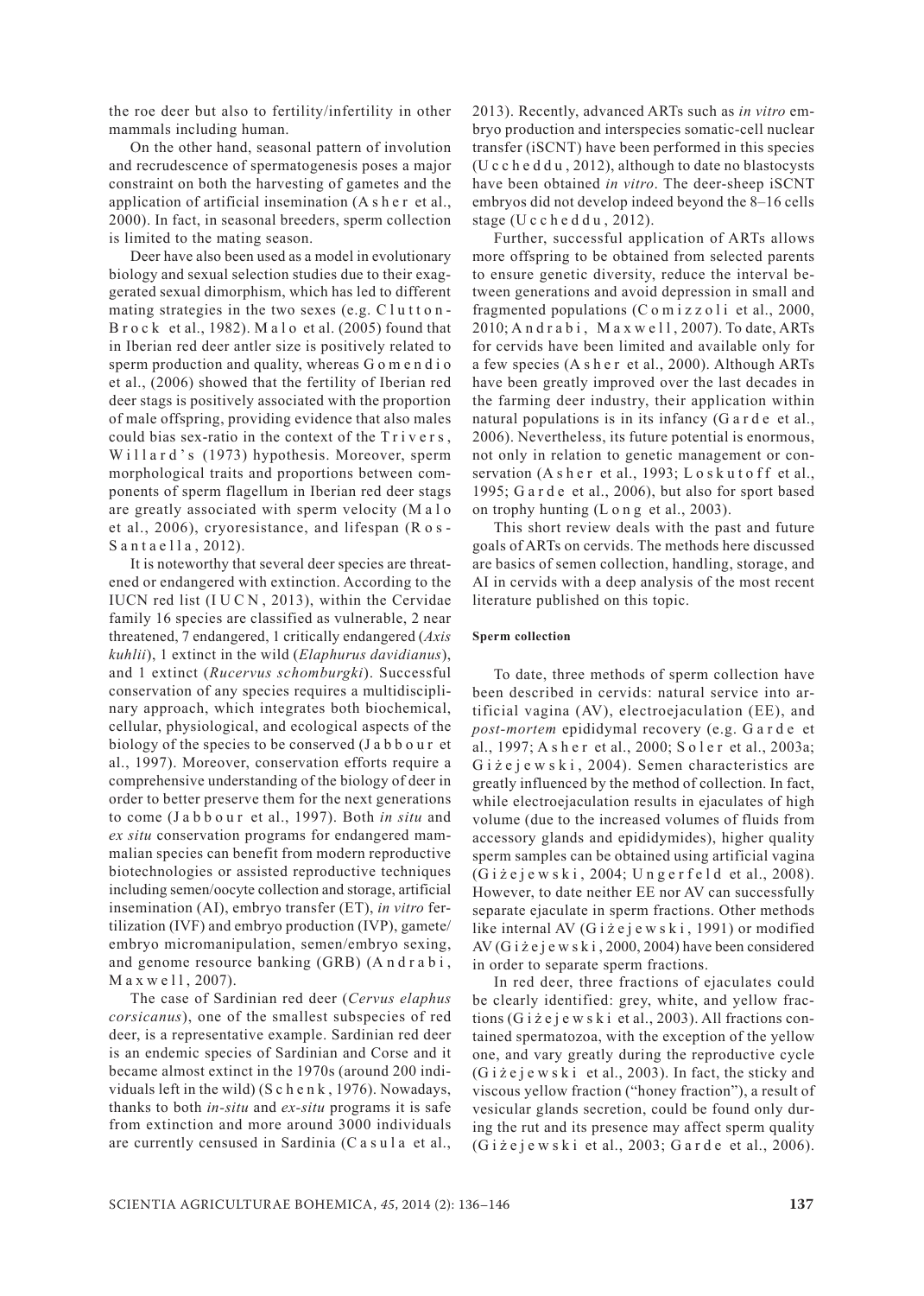Spermatozoa that come in contact with yellow fraction lose indeed their motility (pers. observation). Role and function of the yellow fraction are still unknown but it might be involved in post-copulatory sexual selection.

Polish researchers have pioneered studies on the use of natural service semen collection methods for red deer (K r z y w i n s k i , 1976; S t r z e z e k et al., 1985; G i ż e j e w s k i , 2004). In spite of the minimally invasiveness, natural service into an artificial vagina requires a high level of stag training and habituation. Moreover, this method is quite dangerous due to the high aggressiveness of stags during the breeding season  $(A \simeq h \cdot e \cdot r \cdot e \cdot a \cdot l, 2000)$ . On the contrary, D o t t, U t s i (1973) have shown that reindeer is a more domesticated and docile species that could be easily trained to this method.

Electroejaculation is the most widespread method of sperm collection in cervids and it must be used when the objective is either to obtain a representative number of samples from natural populations not subjected to hunting, or to repeatedly recover samples from selected males (G a r d e et al., 2006). White-tailed deer (*Odoicoleus virginianus*) was the first deer where electroejaculation has been performed (B i e r s c h w et al., 1970). Usually, a combination of xylazine hydrochloride and ketamine hydrochloride injected intramuscularly (A s h e r et al., 1996; U m a p a t h y et al.  $2007$ ; U n g e r f e l d et al.,  $2008$ , Favoretto et al., 2012; Rittem et al., 2012) or intravenously (Martinez-Pastor et al., 2006b, 2009; Martínez et al., 2008; Ungerfeld et al., 2008), or a combination of xylazine hydrochloride and tiletamine/zolazepam injected intramuscularly  $(P \text{ int } u \text{ s}, 2012)$  are used as anaesthetic protocols. Yohimbine hydrochloride (M a r t i n e z - P a s t o r et al., 2006b, 2009; U m a p a t h y et al., 2007; M a r t í n e z et al., 2008) or atipamezole hydrochloride (P i n t u s , 2012) are generally used to revert anaesthesia.

Despite the risks associated with the use of anaesthetics, electroejaculation does not require training and it is less time-consuming. Nevertheless, the risks of contamination by urine or accessory glands secretion are inevitably higher. In order to avoid urine contamination, it is a good strategy to change the collection tube between semen emissions (M a r t i n e z - P a s t o r et al., 2009). Electroejaculated semen has a different composition compared to semen collected by natural methods (i.e. artificial vagina), because of different stimulation of seminal glands by the electroejaculation probe and the difficulty of achieve repeatability between electroejaculation sessions (G a r d e et al., 2006).

*Post-mortem* sperm recovery is the most practical option to obtain samples from wild populations of red deer with hunting representing a constant source of harvested animals (G a r d e et al., 2006). On the assumption that the harvest of trophy males divests the population of individuals of high genetic merit or trophy production, gamete recovery post-harvest allows valuable genetic material to be reinvested in the population or to be transferred to other populations (P l a t z et al., 1982).

Post-mortem recovery of spermatozoa from the epididymis of various species has been generally successful, including moose and red deer (K r z y w i n s k i , 1981), white-tailed deer (J a c o b s o n et al., 1989), sika deer (H i s h i n u m a et al., 2003), and Iberian red deer (G a r d e et al., 1997; S o l e r et al., 2003a), although time lapse between animal's death and sperm collection could affect sperm parameters. In Iberian red deer, epididymal sperm characteristics, except the percentage of morphological abnormalities, significantly decrease after 12–24 h post-mortem  $(G \text{ and } e \text{ et al., } 1998)$ . Recently Malcotti et al. (2012) found that acceptable sperm motility after thawing could be obtained even after 30 h of storage at 20°C. In Iberian red deer, S o l e r et al. (2003a) observed that temporary storage of testes at 5°C may help to preserve plasma membrane up to 4 days postmortem, whereas the percentage of morphologically normal spermatozoa remained unaffected during the first 3 days of storage. In a later study, the same authors found that the motility of spermatozoa stored in the epididymis for up to 96 h did not decrease significantly but, after cryopreservation, a decline in sperm motility was seen in spermatozoa stored for 48 h, or later  $(S \circ \text{ler et al.}, 2005)$ . To complete the work by Soler et al. (2005), Fernández-Santos et al. (2009a) evaluated sperm motility by CASA system at 0 and 2 h post-thawing. The study revealed that even after 96 h of storage at 5°C, sperm motility after cryopreservation was still good enough to consider the salvage of spermatozoa from samples with long post-mortem time (F e r n á n d e z - S a n t o s et al., 2009a).

Epididymal sperm could be collected by cutting the cauda of epididymis with a surgical blade (S o l e r et al., 2003a, 2005; Z o m b o r s z k y et al., 2005) or by retrograde flushing of the vas deferens and the proximal cauda (G a r d e et al., 1997; C o m i z z o l i et al., 2001). These methods have been recently compared finding that the total amount of sperm recovered is equivalent between the two techniques (M a r t i n e z - P a s t o r et al., 2006c). Although epididymal spermatozoa lack the seminal plasma (SP) containing the secretions of the accessory glands, they have the advantage of being collectable even post-mortem or post-orchidectomy. M a r t i n e z - P a s t o r et al.  $(2006a)$  found that supplementing epididymal sperm with seminal plasma from the same species improves cryopreservation of Iberian red deer spermatozoa. However, the use of epididymal spermatozoa for AI or *in vitro* fertilization (IVF) procedures requires conditions other than for SP-embedded spermatozoa from ejaculates (F i c k e l et al., 2007).

M a r t í n e z et al. (2008) compared physiological parameters between electroejaculated and epididymal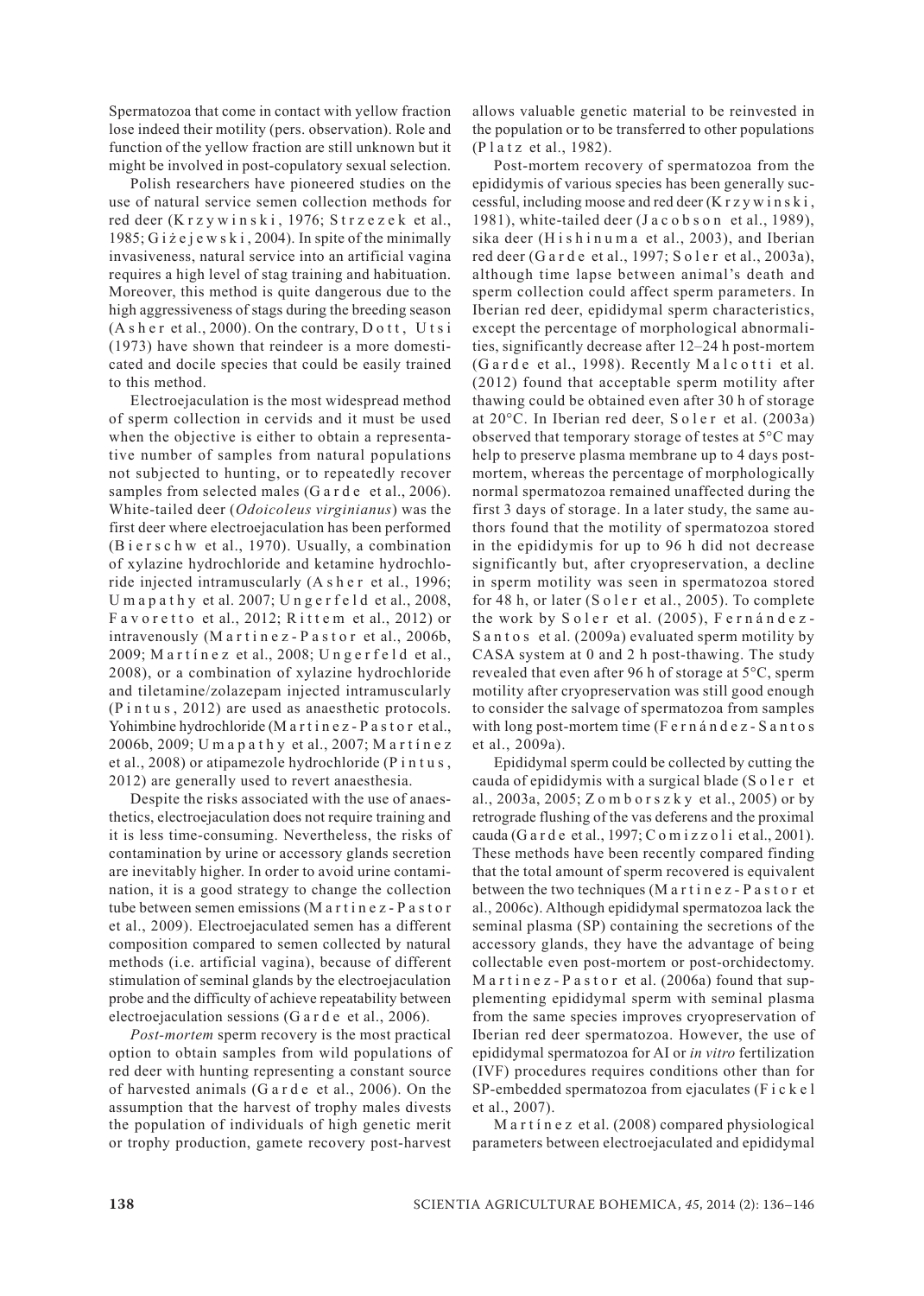Table 1. Sperm cryopreservation protocols in deer - part 1

| Species                                                     | <b>CM</b>                | Diluent                                                                                                                                          | <b>CPA</b>                                                       | $T^{\circ}$ of<br><b>CPA</b><br>addition | Final SC<br>$(Spz ml^{-1})$                           | ET                                                   | <b>CR</b>                                                                                                               | Thawing                                                                  | Reference                             |
|-------------------------------------------------------------|--------------------------|--------------------------------------------------------------------------------------------------------------------------------------------------|------------------------------------------------------------------|------------------------------------------|-------------------------------------------------------|------------------------------------------------------|-------------------------------------------------------------------------------------------------------------------------|--------------------------------------------------------------------------|---------------------------------------|
| Cervus<br>elaphus<br>hispanicus                             | ES                       | Triladyl® - 20% EY                                                                                                                               | G(6%)                                                            | <b>RT</b>                                | $400 \times 10^{6}$                                   | 2 h<br>at 5°C                                        | from RT to 5°C<br>in 1.5 h; frozen<br>in liquid nitrogen<br>vapour for 10 min                                           | $70^{\circ}$ C for 5 s,<br>$60^{\circ}$ C for 8 s,<br>37°C for 20 s      | Soler et al.,<br>2003c                |
|                                                             | <b>ES</b>                | TES-Tris-fructose-<br>$10\%$ EY                                                                                                                  | G(4%)                                                            | 37°C,<br>$5^{\circ}$ C                   | $100\times10^6$                                       | 2 <sub>h</sub><br>at 5°C                             | $-20^{\circ}$ C/min from 5<br>to $-100$ °C                                                                              | $65^{\circ}$ C for 6 s                                                   | Martinez-<br>Pastor et al.,<br>2006a  |
|                                                             | EE, ES                   | TES-Tris-fructose<br>$-20\%$ EY (320-380-<br>$430 \text{ mOsm kg}^{-1}$                                                                          | $G(4%$ for EE.<br>$8\%$ for ES)                                  | RT for<br>EE, 5°C<br>for ${\rm ES}$      | $100 \times 10^{6}$                                   | 2 <sub>h</sub><br>at 5°C                             | $-20^{\circ}$ C/min from 5<br>to $-100$ <sup>o</sup> C                                                                  | $65^{\circ}$ C for 6 s                                                   | Martinez-<br>Pastor et al.,<br>2006b  |
|                                                             | ES                       | TES-Tris-fructose-<br>10% EY                                                                                                                     | G(4%)                                                            | $5^{\circ}$ C                            | $100\times10^6$                                       | 2 h<br>at 5°C                                        | $-20^{\circ}$ C/min from 5<br>to $-100$ <sup>o</sup> C                                                                  | $65^{\circ}$ C for 6 s                                                   | Martinez-<br>Pastor et al.,<br>2006c  |
|                                                             | ES                       | $TCF - 20\%$ EY                                                                                                                                  | G, EG, PG<br>(all at $0 - 3 - 6$<br>$12\%)$                      | $22^{\circ}C$<br>$5^{\circ}$ C           | $400 \times 10^{6}$                                   |                                                      |                                                                                                                         | $37^{\circ}$ C for 30 s                                                  | Fernández-<br>Santos et al.,<br>2006a |
|                                                             | ES                       | TCF $(0-5-10-20\%)$ ,<br>WE or CE                                                                                                                | $G(3-6%)$                                                        | <b>RT</b>                                | $200\times10^6$                                       | 2 <sub>h</sub><br>at 5°C                             | from RT to $5^{\circ}$ C<br>at $-0.23$ °C/min<br>or $-4.2$ °C/min;<br>frozen in liquid<br>nitrogen vapour<br>for 10 min | $37^{\circ}$ C for 20 s                                                  | Fernández-<br>Santos et al.,<br>2006b |
|                                                             | ES                       | Tris-sugar (fructose,<br>manose, glucose,<br>maltose, sucrose,<br>trehalose, rafinose)<br>based medium $-20%$<br>CE (360-600 mOsm<br>$kg^{-1}$ ) | G(6%)                                                            | $22^{\circ}$ C                           | $200 \times 10^{6}$                                   | 2 h<br>at 5°C                                        | from RT to $5^{\circ}$ C<br>in 10 min; frozen<br>in liquid nitrogen<br>vapour for 10 min                                | 37°C for 30 s                                                            | Fernández-<br>Santos et al.,<br>2007a |
|                                                             | ES                       | $TCF - 20\%$ CE<br>enzymatic and<br>nonenzymatic<br>antioxidants                                                                                 | G(6%)                                                            | $22^{\circ}$ C                           | $200 \times 10^{6}$                                   | 2 <sub>h</sub><br>at 5°C                             | from RT to 5°C<br>in 10 min; frozen<br>in liquid nitrogen<br>vapour for 10 min                                          | 37°C for 30 s                                                            | Fernández-<br>Santos et al.,<br>2007b |
|                                                             | EE                       | Andromed <sup>®</sup> - soybean<br>extract, Bioxcell®<br>- soybean extract,<br>Triladyl® - 20% EY,<br>$UL - 15\%$ EY, $UL -$<br>8% LDL           | $G(7%)$ , $G$<br>$(6.4\%)$ , G<br>$(6\%)$ , G $(4\%)$ ,<br>G(4%) | RT, 5°C                                  | $160 \times 10^{6}$                                   | 2 h<br>at $5^{\circ}\mathrm{C}$                      | slow cooling<br>(from RT to 5°C<br>in 90 min); frozen<br>in liquid nitrogen<br>vapour for 10 min                        | $65^{\circ}$ C for 6 s                                                   | Martinez-<br>Pastor et al.,<br>2009   |
| Cervus<br>elaphus                                           | ES                       | Triladyl® – EY,<br>Triladyl® + Trehalose                                                                                                         | ${\bf G}$                                                        |                                          | $400 \times 10^{6}$                                   |                                                      | $-1$ °C/min                                                                                                             | 37°C for 20 s                                                            | Malcotti<br>et al., 2012              |
| Cervus<br>elaphus<br>hippelaphus,<br>Dama dama              | ES                       | Triladyl® Bioxcell®                                                                                                                              |                                                                  |                                          | $45 - 158 \times$<br>$10^6$ , 90-235<br>$\times 10^6$ | $2.5 - 10h$<br>at $4^{\circ}C$ ,<br>$3-6h$<br>at 4°C | frozen in liquid<br>nitrogen vapour<br>for 10 min                                                                       | 38°C for 1<br>min                                                        | Zomborszky<br>et al., 2005            |
| Cervus<br>elaphus,<br>Dama dama,<br>Elaphurus<br>davidianus | $\rm EE$                 | $Tris - 2.5\%$ EY                                                                                                                                | G(5%)                                                            |                                          | $200\times10^6$                                       | 4 h<br>at $5^{\circ}\mathrm{C}$                      | cooling to 5°C in<br>1.5 h; frozen in<br>liquid nitrogen<br>vapour at -80°C<br>for 15 min                               | 70 $\rm{^{\circ}C}$ for 5 s,<br>$50^{\circ}$ C for 8 s,<br>37°C for 10 s | Soler et al.,<br>$2003\mathrm{b}$     |
| Cervus<br>nippon                                            | $\mathop{\hbox{\rm ES}}$ | Tris-glucose-citric<br>$acid - 10\%$ EY                                                                                                          | G(8%)                                                            | <b>RT</b>                                | $5 \times 10^7$                                       | 1 h<br>at $4^{\circ}$ C                              | $-5^{\circ}$ C/min from 5<br>to $-20^{\circ}$ C; $-23^{\circ}$ C/<br>min from $-20$ to<br>$-130$ °C                     | 35°C for 40 s                                                            | Hishinuma<br>et al., 2003             |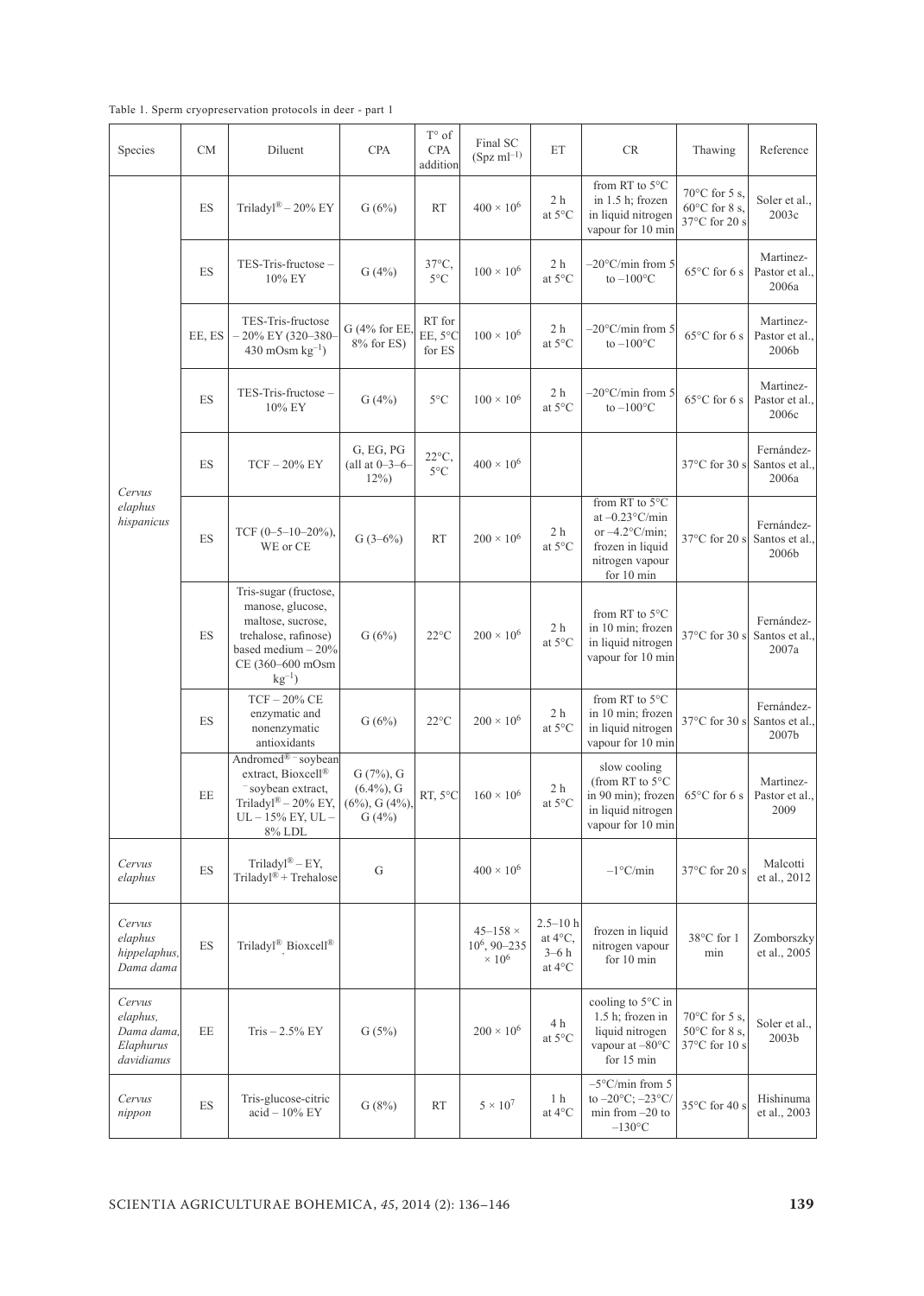Table 1. Sperm cryopreservation protocols in deer - part 2

| Species                                                          | CM | Diluent                                             | <b>CPA</b>  | $T^{\circ}$ of<br><b>CPA</b><br>addition | Final SC<br>$(Spz ml^{-1})$           | ET                                 | CR                                                                                                                                                | Thawing                     | Reference                 |
|------------------------------------------------------------------|----|-----------------------------------------------------|-------------|------------------------------------------|---------------------------------------|------------------------------------|---------------------------------------------------------------------------------------------------------------------------------------------------|-----------------------------|---------------------------|
| Cervus<br>nippon<br>taiouanua,<br>Cervus<br>unicolor<br>swinhoei | EE | five different<br>extenders $(2.25-20\%$<br>EY)     | $G(5-6-8%)$ |                                          | $150 \times 10^6$                     |                                    | slow cooling<br>to $5^{\circ}$ C in 2.5 h;<br>$-5^{\circ}$ C/min from 5<br>to $-20^{\circ}$ C; $-20^{\circ}$ C/<br>min from $-20$ to<br>$-150$ °C | $37^{\circ}$ C              | Cheng et al.,<br>2004     |
| Cervus eldii<br>siamensis,<br>Cervus eldii<br>thamin             | EE | Tris modified BF5F                                  | G(5%)       | $5^{\circ}$ C                            | $100 \times 10^{6}$                   | 1 <sub>h</sub><br>at 5°C           |                                                                                                                                                   | $37^{\circ}$ C for 30 s     | Rittem et al.,<br>2012    |
| Axis axis                                                        | EE | TALP and TCF -<br>20% EY                            | $G(4-8%)$   | $37^{\circ}$ C                           | $200 - 250 \times$<br>10 <sup>6</sup> |                                    | $-1^{\circ}$ C/min from 24<br>to $4^{\circ}$ C : $-6^{\circ}$ C/min<br>from 4 to $-80^{\circ}$ C                                                  | $37^{\circ}$ C per 1<br>min | Umapathy<br>et al., 2007  |
| Dama dama                                                        | EE | 2.9% sodium citrate -<br>20% EY                     | G(8%)       |                                          | $400 \times 10^6$                     |                                    | $-6^{\circ}$ C/min                                                                                                                                | $37^{\circ}$ C              | Jabbour<br>et al., 1993   |
| Mazama<br>americana                                              | EE | Tris-EY, TES-Tris-<br>EY, TES-Tris-EY-<br>$Eques^®$ | G(6%)       |                                          | $30 \times 10^{6}$                    |                                    | $-0.25^{\circ}$ C/min from<br>RT to $5^{\circ}$ C; $-5^{\circ}$ C/<br>min from 5 to<br>$-120$ °C                                                  | 37°C for 20 s               | Favoretto<br>et al., 2012 |
| Rucervus<br>eldii<br>siamensis                                   | ES | Tris-fructose-citric<br>$acid - 20\%$ EY            | G(8%)       |                                          | $200 \times 10^6$                     | 4 <sub>h</sub><br>at $4^{\circ}$ C |                                                                                                                                                   | $37^{\circ}$ C for 30 s     | Thuwanut<br>et al., 2013  |

 $CE =$  clarified egg Yolk; CM = collection method; CPA = cryoprotectant; CR = cooling rate; EE = electroejaculated semen;  $EG =$ ethylene glycol;  $ES =$ epididymal sperm;  $ET =$ equilibration time;  $EY =$ egg yolk;  $G =$ glycerol;  $LDL =$ low density lipoproteins; PG = propylene glycol; RT = room temperature; SC = sperm concentration; TCF = Tris-citrate-fructose; UL = Tes-Tris-fructose; WE= whole egg yolk

sperm samples finding that the latter results in higher concentration, osmolality, and lower pH. As a result, higher glycerol concentration and osmolality of extender for epididymal sperm give better results in sperm cryopreservation protocols while lower glycerol concentration and osmolality are required for electroejaculated sperm samples (Martinez-Pastor et al., 2006b; see next paragraph). Moreover, although percentage of motile spermatozoa is roughly similar between epididymal and ejaculated samples, the quality of movement together with the percentages of normal sperm and intact acrosome are higher in the latter  $(M$  a r t í n e z et al., 2008).

# **Semen storage**

The cryopreservation of the seminal doses is a fundamental step in the management of germplasm banks, and one of the most critical ones (G a r d e et al., 2006).

It can be said with some justification that, since the last decade, there has been little original research on formulation of diluents specifically for deer semen, probably because the existing diluents have given acceptable results (A s h e r et al., 2000; G a r d e et al.,  $2006$ ; M a r t i n e z - P a s t o r et al.,  $2009$ ). All diluents tested in cervids have been adapted from studies on livestock (i.e. bull, ram, and goat). Most of diluents used successfully in deer have been adjusted from the commonly used sugar-based tris and/or citrate-buffered ones developed for other small ruminants, using egg yolk for protection against cold shock and glycerol as cryoprotectant. In recent years, there has been a growing interest on studies regarding cryopreservation of deer semen and several diluents, cryoprotectants, and egg yolk concentrations have been evaluated (see Table 1). In Iberian red deer, both self-made (e.g. TES-Tris-fructose egg yolk) and commercial extenders (e.g. Triladyl®, Andromed®, and Bioxcell®) have been tested (M a r t i n e z - P a s t o r et al., 2009). Triladyl<sup>®</sup> and Andromed® are commercial extenders that well preserve quality of red deer sperm after cryopreservation (Martinez-Pastor et al., 2009). Moreover, the same authors found that the sperm-rich ejaculate fraction not only renders more motile and viable spermatozoa but also shows higher freezability (higher motile spermatozoa recovery) (M a r t i n e z -  $P$  a s t o r et al., 2009). Several cryoprotectants (glycerol, ethylene glycol, propylene glycol, and DMSO, all at 3%) have been employed in Iberian red deer epididymal spermatozoa finding that glycerol better preserves sperm quality, while DMSO shows the highest toxicity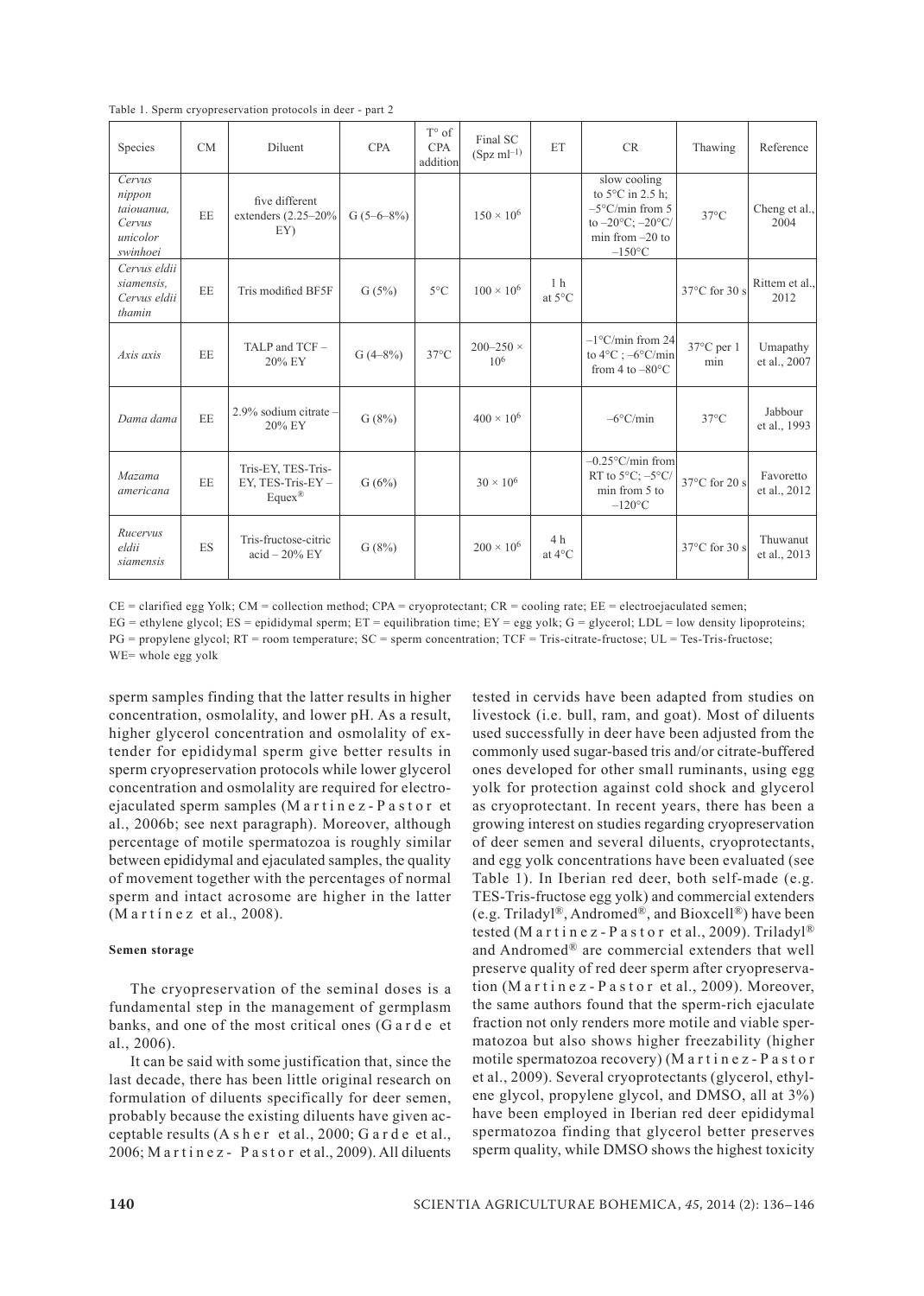(F e r n á n d e z - S a n t o s et al., 2005). In a later study, F e r n á n d e z - S a n t o s et al. (2006a) compared the effects of different concentrations of glycerol, ethylene glycol, and propylene glycol on sperm cryoresistance. The authors found that 12% of any cryoprotectant was toxic to red deer epididymal spermatozoa membrane integrity, whereas an improvement in sperm parameters was obtained when the TCF diluents contained 6% of glycerol (F e r n á n d e z - S a n t o s et al., 2006a).

By contrast, in spotted deer (*Axis axis*), U m a p a t h y et al. (2007) found that Tris-citrate containing 4% glycerol with 20% egg yolk is the best extender for cryopreservation while increasing glycerol to 8% or using TALP significantly decreases percentages of both motile and progressively motile sperm after thawing. In red brocket deer (*Mazama americana*), classified by the IUCN  $(2013)$  as a data deficient species, Favoretto et al. (2012) found that TES-Tris-Yolk-Equex® better preserves sperm motility and vigour after cryopreservation compared to Tris-Yolk and TES-Tris-Yolk.

Different egg yolk concentration and cooling rates have been evaluated in epididymal spermatozoa of Iberian red deer finding that rapid cooling rate (4.2°C/ min) with 20% egg yolk better preserve sperm characteristics both after cryopreservation and refrigeration (F e r n á n d e z - S a n t o s et al., 2006b, 2006c).

Moreover, several antioxidants have been tested in Iberian red deer during the different phases of sperm cryopreservation such as refrigeration (F e r n á n d e z - S a n t o s et al., 2009b), cryopreservation (Fe r n á n d e z - S a n t o s et al., 2007b) and postthawing incubation ( $D$  o m í n g u e z - R e b o l l e d o et al., 2010). Recently, A n e l - L ó p e z et al. (2012) have evaluated the effects of vitamin E analogue (Trolox) and reduced glutathione (GSH) on epididymal sperm cryopreservation finding that the latter gives promising results. On the contrary, Trolox does not seem suitable as a supplement for the cryopreservation extender, although lower concentrations thereof need to be evaluated  $(A \nneq 1 - L \nbig)$   $\neq$   $z$  et al., 2012).

#### **Artificial insemination**

Artificial insemination (AI) is the most widely applied ART (C o m i z z o l i et al., 2000; C s e h,  $S$  o l t i , 2000) and is a crucial tool for genetic management because it allows for a wider and more rapid dissemination of desirable genetic material that would be remotely possible by natural mating strategies (A s h e r et al., 2000). Cryopreservation of spermatozoa combined with AI is the method of ART that has been most extensively applied to deer species (A s h e r et al., 2000). By the mid-1980s, AI with cryopreserved semen was commercially available to New Zealand deer farmers (A s h e r et al., 2000). The application of AI to non-domestic species presents a number of challenges, including: (1) precise knowledge of genetics and reproductive biology of the species; (2) ability to manipulate the animals for AI without undue stress or injury; and (3) ability to manage the animals to promote establishment and maintenance of pregnancy and minimize neonate losses (M o r r o w et al., 2009).

It is widely known that success of AI requires an optimal system of oestrus detection or oestrus synchronization in order to perform the insemination as close as possible to the ovulation. Small errors in insemination timing, perhaps only by a few hours, could easily mean that fertile spermatozoa and oocytes are never present at the same time (H o l t et al., 1996). In the last decades, ultrasonography has received an increasing attention as a tool for assessing reproductive fitness of captive and free-living wild species (H i l d e b r a n d t et al., 2003). In deer, this powerful method has been extensively applied for early pregnancy detection (in red deer: Revol, Wilson, 1991; in sika deer: Willard et al., 1996; in fallow deer: Willard et al., 1998a; in reindeer: S a v e l a et al., 2009; in Iberian red deer: G o m e z - N i e t o et al., 2011), but also for monitoring of ovarian follicular dynamics (in red deer: M c C o r k e 11 et al., 2006, 2007, 2008) and *in vivo* oocytes collection (in red deer and sika deer: C o m i z z o l i et al., 2001; but see also the review by B e r g , A s h e r , 2003).

The most common method for oestrus synchronization is the use of controlled intravaginal drug-releasing device (CIDR) containing progesterone, followed by an injection of equine chorionic gonadotropin (eCG) after CIDR withdrawal or before performing the AI. Unfortunately, the use of  $PGF2\alpha$  as a luteolytic agent in deer is limited to the cycling females, which poses a major constraint in seasonal breeder species (M o r r o w et al., 2009).

As alternative to CIDR for oestrus synchronization treatment, U m a p a t h y et al.  $(2007)$  have recently used an implant containing 3 mg norgestomet that was inserted intradermally in the ear, with a further solution containing 3 mg norgestomet and 5 mg estradiol valerate injected intramuscularly at implant insertion in adult female spotted deer. Moreover, G e n t r y et al. (2012) have found that eCG may not be essential for acceptable pregnancy rates in white-tailed deer. In fact, increased pregnancy rates may result when fixed time artificial insemination (FTAI) is done ≥60.5 h after progesterone device removal (G e n t r y et al. 2012).

To date, AI inseminations have been performed only on seven deer species and the live offspring born as a result of AI is still low (for references see M o r r o w et al., 2009).

Spermatozoa number per intrauterine insemination usually ranges between 2.5 and  $10 \times 10^6$  (A s h e r et al., 1992, 2000), whereas conception rates to AI in deer is generally in the  $50-80\%$  range (S o l e r et al., 2003c; M o r r o w et al., 2009). Several factors may affect conception rate ranging from the insemination method to the optimal time of insemination. Transcervical and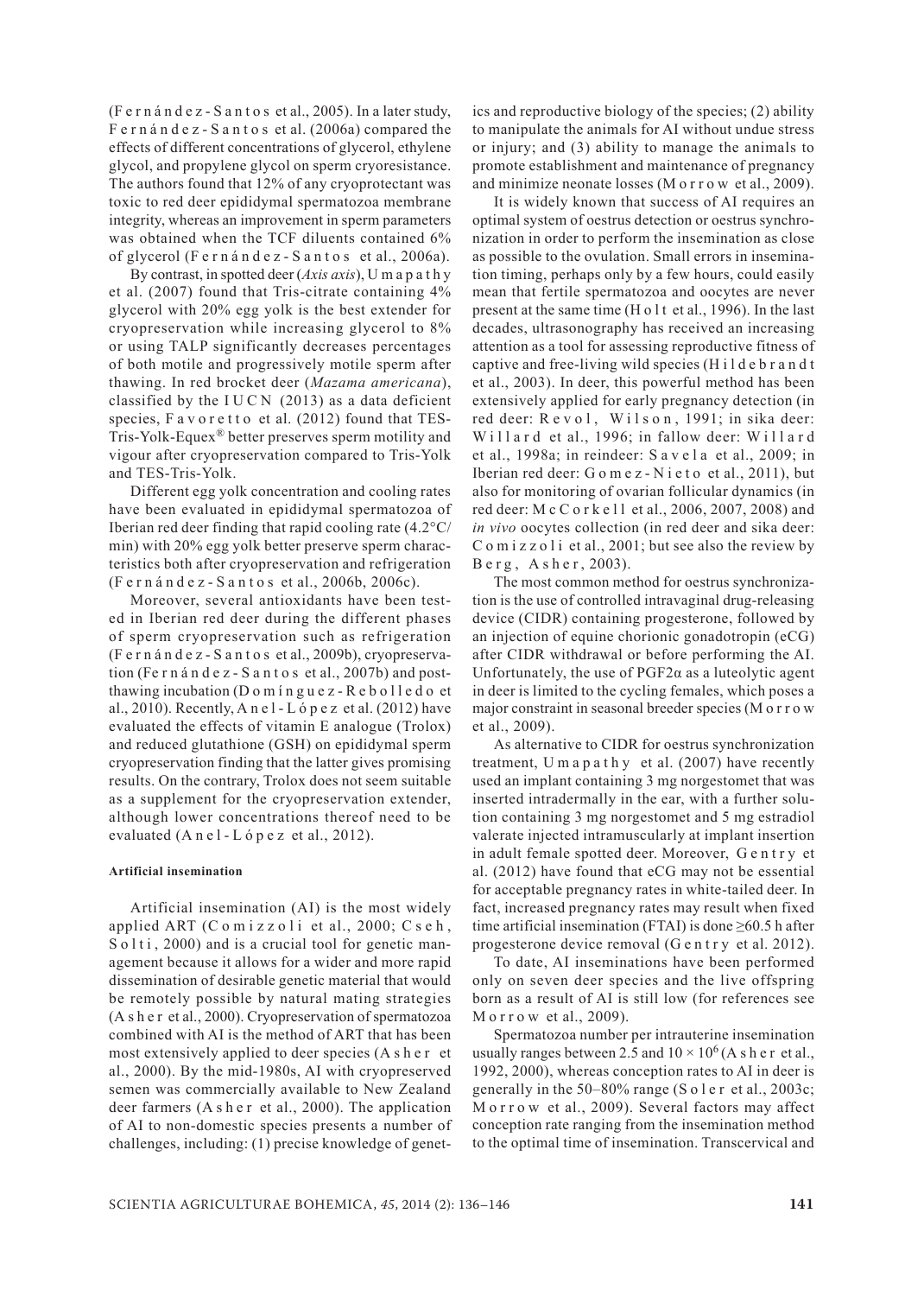laparoscopic intrauterine insemination are the most common methods for AI in deer. However, A l l e r et al. (2009) have successfully used the rectal-transcervical AI method (similar to that in cattle) in red deer does.

 $M$  e l l a d o et al. (2013) have recently examined the effects of insemination either transcervically or by laparoscopy on several factors such as fawning rate, litter size, litter weight, and neonatal fawn mortality in white-tailed deer. The study showed that fawning rate and litter size did not differ as a result of intrauterine deposition of semen by laparoscopy compared with the transcervical insemination technique (M e l l a d o et al., 2013). By contrast, Aller et al.  $(2009)$  found that pregnancy rate was significantly higher by laparoscopic intrauterine insemination whereas W i l l a r d et al. (1998b) stated no differences between the two techniques.

### **CONCLUSION**

Successful application of ARTs in cervids has been slowly increasing in the recent decades. Nevertheless, reproductive biology of several deer species still remains unknown, despite the fact that they are critically endangered or even extinct in the wild. Deep knowledge of reproductive biology in deer is necessary not only for management and conservation purposes, but also for solving important clues in human reproduction.

#### **Acknowledgement**

Authors gratefully acknowledge Lidia Fleba for her comments and suggestions and Martina Komárková for her help.

# **REFERENCES**

- Aller JF, Fernandez O, Sanchez E (2009): Fixed-time artificial insemination in red deer (*Cervus elaphus*) in Argentina. Animal Reproduction Science, 115, 312–316. doi: 10.1016/j. anireprosci.2008.11.018.
- Andrabi SM, Maxwell WM (2007): A review on reproductive biotechnologies for conservation of endangered mammalian species. Animal Reproduction Science, 99, 223–243. doi: 10.1016/j.anireprosci.2006.07.002.
- Anel-López L, Alvarez-Rodríguez M, García-Álvarez O, Alvarez M, Maroto-Morales A, Anel L, de Paz P, Garde JJ, Martínez-Pastor F (2012): Reduced glutathione and trolox (vitamin E) as extender supplements in cryopreservation of red deer epididymal spermatozoa. Animal Reproduction Science, 135, 37–46. doi: 10.1016/j.anireprosci.2012.09.001.
- Asher GW, Morrow CJ, Jabbour HN, Mulley RC, Veldhuizen FA, Langridge M (1992): Laparoscopic intra-uterine insemination

of fallow deer with frozen-thawed semen after synchronisation with CIDR devices. New Zealand Veterinary Journal, 40, 8–14. doi: 10.1080/00480169.1992.35689.

- Asher GW, Fisher MW, Fennessy PF, Mackintosh CG, Jabbour HN, Morrow CJ (1993): Oestrous synchronization, semen collection and artificial insemination of farmed red deer (*Cervus elaphus*) and fallow deer (*Dama dama*). Animal Reproduction Science, 33, 241–265. doi: 10.1016/0378- 4320(93)90118-B.
- Asher GW, Berg DK, Beaumont S, Morrow CJ, O'Neill KT, Fisher MW (1996): Comparison of seasonal changes in reproductive parameters of adult male European fallow deer (*Dama dama dama*) and hybrid Mesopotamian X European fallow deer (*D. d. mesopotamica* × *D. d. dama*). Animal Reproduction Science, 45, 201–215. doi: 10.1016/S0378- 4320(96)01577-1.
- Asher GW, Berg DK, Evans G (2000): Storage of semen and artificial insemination in deer. Animal Reproduction Science, 62, 195–211. doi: 10.1016/S0378-4320(00)00159-7.
- Berg DK, Asher GW (2003): New developments reproductive technologies in deer. Theriogenology, 59, 189–205. doi: 10.1016/S0093-691X(02)01272-4.
- Bierschw CJ, Mather EC, Martin CE, Murphy DA, Korschge LJ (1970): Some characteristics of deer semen collected by electroejaculation. Journal of the American Veterinary Medical Association, 157, 627.
- Casula A, Fleba L, Mandas L, Serra R, Murgia A (2013): Consistency and distribution of Sardinian deer (C*ervus elaphus corsicanus*) in the territories managed by the Ente Foreste della Sardegna. Report -Ente Foreste della Sardegna. http:// www.sardegnaambiente.it/documenti/3\_68\_20140127131611. pdf (in Italian)
- Cheng FP, Wu JT, Chan JPW, Wang JS, Fung HP, Colenbrander B, Tung KC (2004): The effect of different extenders on postthaw sperm survival, acrosomal integrity and longevity in cryopreserved semen of Formosan Sika deer and Formosan Sambar deer. Theriogenology, 61, 1605–1616. doi: 10.1016/j. theriogenology.2003.07.015.
- Clutton-Brock TH, Guinness FE, Albon SD (1982): Red deer: the behaviour and ecology of two sexes. University of Chicago Press, Chicago.
- Comizzoli P, Mermillod P, Mauget R (2000): Reproductive biotechnologies for endangered mammalian species. Reproduction, Nutrition and Development, 40, 493–504. doi: 10.1051/rnd:2000113.
- Comizzoli P, Mermillod P, Cognie Y, Chai N, Legendre S, Mauget R (2001): Successful *in vitro* production of embryos in the red deer (*Cervus elaphus*) and the sika deer (*Cervus nippon*). Theriogenology, 55, 649–659. doi: 10.1016/S0093- 691X(01)00433-2.
- Comizzoli P, Songsasen N, Wildt DE (2010): Protecting and extending fertility for females of wild and endangered mammals. Cancer Treatment and Research, 156, 87–100. doi: 10.1007/978-1-4419-6518-9\_7.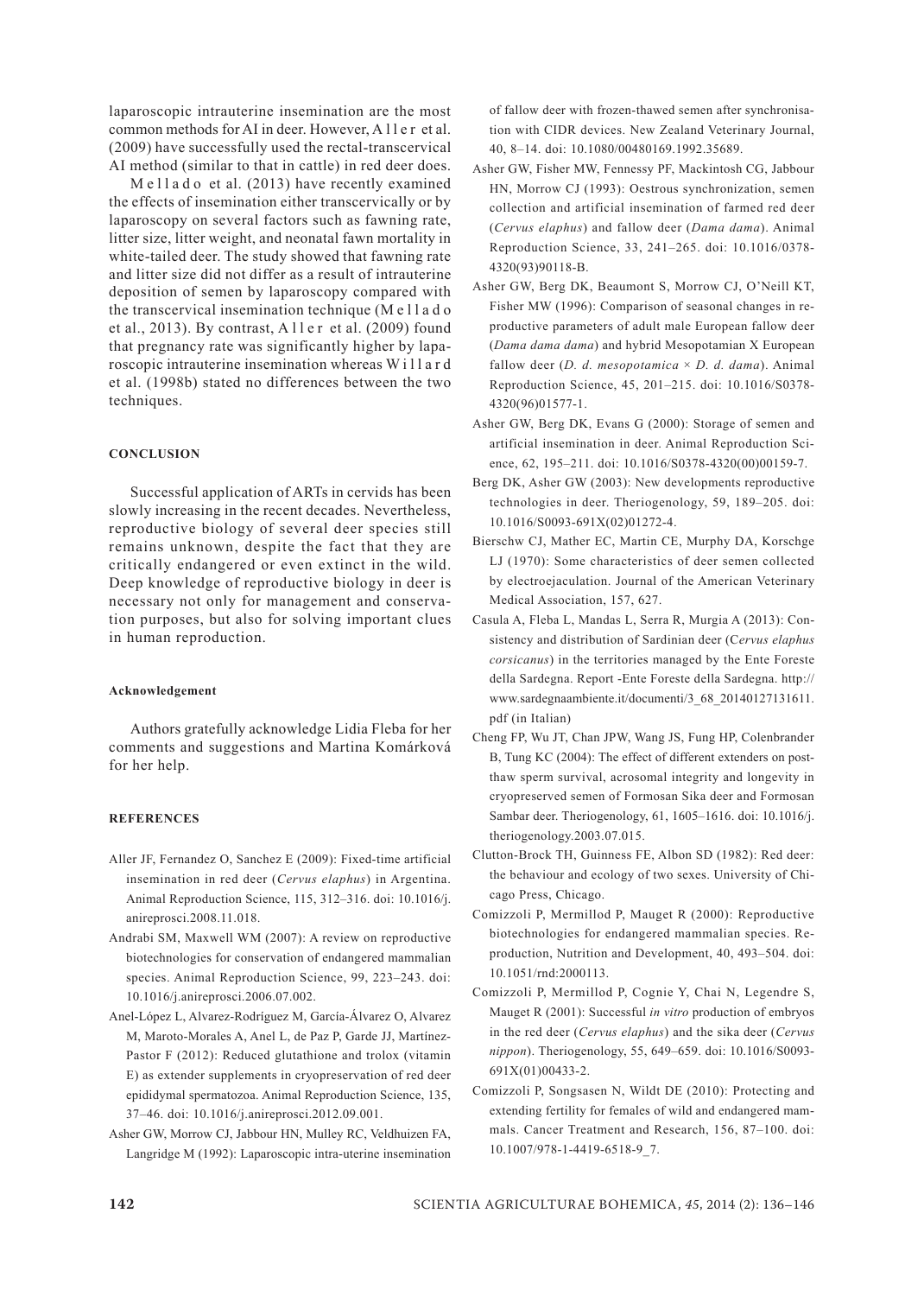- Cseh S, Solti L (2000): Importance of assisted reproductive technologies in the conservation of wild, rare or indigenous ungulates: Review article. Acta Veterinaria Hungarica, 48, 313–323. doi: 10.1556/AVet.48.2000.3.8.
- Domínguez-Rebolledo ÁE, Fernández-Santos MR, Bisbal A, Ros-Santaella JL, Ramón M, Carmona M, Martínez-Pastor F, Garde JJ (2010): Improving the effect of incubation and oxidative stress on thawed spermatozoa from red deer by using different antioxidant treatments. Reproduction, Fertility and Development, 22, 856–870. doi: 10.1071/RD09197.
- Dott HM, Utsi MNP (1973): Artificial insemination of Reindeer (*Rangifer tarandus*). Journal of Zoology, 170, 505–508. doi: http://dx.doi.org/ 10.1111/j.1469-7998.1973.tb05065.x.
- Favoretto S, Zanetti ES, Duarte JMB (2012): Cryopreservation of red brocket deer semen (*Mazama americana*): comparisons between three extenders. Journal of Zoo and Wildlife Medicine, 43, 820–827. doi: 10.1638/2011-0195R1.1.
- Fernández-Santos MR, Esteso MC, Soler AJ, Montoro V, Garde, JJ (2005): The effects of different cryoprotectants and the temperature of addition on the survival of red deer epididymal spermatozoa. Cryoletters, 26, 25–32.
- Fernández-Santos MR, Esteso MC, Montoro V, Soler AJ, Garde JJ (2006a): Influence of various permeating cryoprotectants on freezability of Iberian red deer (*Cervus elaphus hispanicus*) epididymal spermatozoa: Effects of concentration and temperature of addition. Journal of Andrology, 27, 734–745. doi: 10.2164/jandrol.106.000505.
- Fernández-Santos MR, Esteso MC, Montoro V, Soler AJ, Garde JJ (2006b): Cryopreservation of Iberian red deer (*Cervus elaphus hispanicus*) epididymal spermatozoa: effects of egg yolk, glycerol and cooling rate. Theriogenology, 66, 1931–1942. doi: 10.1016/j.theriogenology.2006.05.012.
- Fernández-Santos MR, Esteso MC, Soler AJ, Montoro V, Garde JJ (2006c): Effects of egg yolk and cooling rate on the survival of refrigerated red deer (*Cervus elaphus hispanicus*) epididymal spermatozoa. Reproduction in Domestic Animals, 41, 114–118. doi: 10.1111/j.1439-0531.2006.00649.x.
- Fernández-Santos MR, Martinez-Pastor F, Garcia-Macias V, Esteso MC, Soler AJ, de Paz P, Anel L, Garde JJ (2007a): Extender osmolality and sugar supplementation exert a complex effect on the cryopreservation of Iberian red deer (*Cervus elaphus hispanicus*) epididymal spermatozoa. Theriogenology, 67, 738–753. doi: 10.1016/j.theriogenology.2006.10.005.
- Fernández-Santos MR, Martinez-Pastor F, Garcia-Macias V, Esteso MC, Soler AJ, Paz P, Anel L, Garde JJ (2007b): Sperm characteristics and DNA integrity of Iberian red deer (*Cervus elaphus hispanicus*) epididymal spermatozoa frozen in the presence of enzymatic and nonenzymatic antioxidants. Journal of Andrology, 28, 294–305. doi: 10.2164/ jandrol.106.000935.
- Fernández-Santos MR, Martínez-Pastor F, Matias D, Domínguez-Rebolledo AE, Esteso MC, Montoro V, Garde JJ (2009a): Effects of long-term chilled storage of red deer epididymides on DNA integrity and motility of thawed

spermatozoa. Animal Reproduction Science, 11, 93–104. doi: 10.1016/j.anireprosci.2008.02.001.

- Fernández-Santos M, Dominguez-Rebolledo A, Esteso M, Garde J, Martínez-Pastor F (2009b): Refrigerated storage of red deer epididymal spermatozoa in the epididymis, diluted and with vitamin C supplementation. Reproduction in Domestic Animals, 44, 212–220. doi: 10.1111/j.1439- 0531.2007.01032.x.
- Fickel J, Wagener A, Ludwig A (2007): Semen cryopreservation and the conservation of endangered species. European Journal of Wildlife Research, 53, 81–89. doi: 10.1007/ s10344-007-0089-z.
- Garde JJ, Ortiz N, García A, Gallego L (1997): Use of a triplestain technique to detect viability and acrosome reaction in deer spermatozoa. Systems Biology in Reproductive Medicine, 39, 1–9. doi: 10.3109/01485019708987895.
- Garde JJ, Ortiz N, Garcia AJ, Gallego L, Landete-Castillejos T, Lopez A (1998): Postmortem assessment of sperm characteristics of the red deer during the breeding season. Systems Biology in Reproductive Medicine, 41, 195–202. doi: 10.3109/01485019808994891.
- Garde JJ, Martínez-Pastor F, Gomendio M, Malo AF, Soler AJ, Fernández-Santos MR, Esteso MC, García AJ, Anel L, Roldán ER (2006): The application of reproductive technologies to natural populations of red deer. Reproduction in Domestic Animals, 41, 93–102. doi: 10.1111/j.1439- 0531.2006.00773.x.
- Gentry GT, Lambe J, Forbes W, Olcott B, Sanders D, Bondioli K, Godke RA (2012): The effect of equine chorionic gonadotropin (eCG) on pregnancy rates of white-tailed deer following fixed-timed artificial insemination. Theriogenology, 77, 1894–1899. doi: 10.1016/j.theriogenology.2012.01.007.
- Giżejewski Z (1991): Unconventional method of semen collection from hybrid bulls of European bison and domestic cattle. In: Csanyi S, Ernhaft J (eds): Proc. 20<sup>th</sup> Congress of the International Union of Game Biologists, Gödöllö, Hungary, 552–556.
- Giżejewski Z (2000): Improving the artificial vagina for the separation of fractions in the ejaculate of red deer. Animal Science Papers and Reports, 2, 145–151.
- Giżejewski Z, Snochowski M, Mayntz M (2003): Fractions of the semen of red deer (*Cervus elaphus*), their occurrence and characteristics in different periods of season. Polish Journal of Veterinary Sciences, 6, 219–223.
- Giżejewski Z (2004): Effect of season on characteristics of red deer (*Cervus elaphus* L.) semen collected using modified artificial vagina. Reproductive Biology, 4, 51–66.
- Gomendio M, Malo AF, Soler AJ, Fernández-Santos MR, Esteso MC, García AJ, Roldan ER, Garde J (2006): Male fertility and sex ratio at birth in red deer. Science, 314, 1445–1447. doi: 10.1126/science.1133064.
- Gomez-Nieto JA, Santiago-Moreno J, Landete-Castillejos T, Gallego-Martinez L, Garcia-Diaz AJ (2011): Real-time ultra-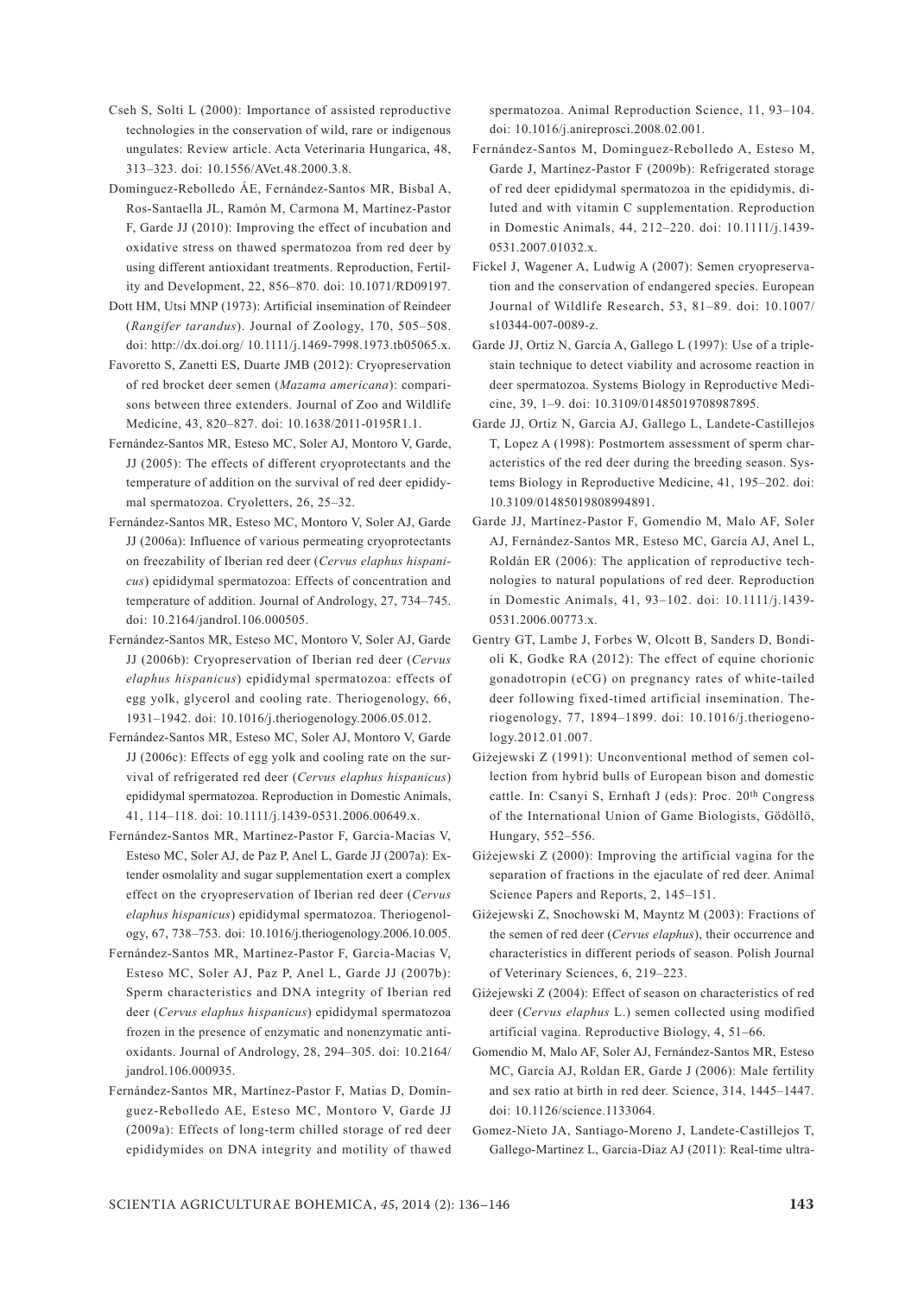sonography for early pregnancy diagnosis and incidence of embryonic/foetal mortality in farmed Iberian red deer hinds. Spanish Journal of Agricultural Research, 9, 1182–1185. doi: 10.5424/sjar/20110904-235-11.

- Hermes R, Hildebrandt TB, Göritz F, Jewgenow K, Lengwinat T, Hofmann RR (2000): Ultrasonography of the ovaries and uterus and grey scale analysis of the endometrium during embryonic diapause in European roe deer. Acta Theriologica, 45, 559–572.
- Hildebrandt TB, Brown JL, Hermes R, Göritz (2003): Ultrasound for analysis of reproductive function in wildlife species. In: Holt WV, Pickard AR, Rodger JC, Wildt DE (eds): Reproductive science and integrated conservation. 1st Ed. Cambridge University Press, Cambridge, 166–182. doi: 10.1017/CBO9780511615016.014.
- Hishinuma A, Suzuki K, Sekine J (2003): Recovery and cryopreservation of sika deer (*Cervus nippon*) spermatozoa from epididymides stored at 4 degrees C. Theriogenology, 59, 813–820. doi: 10.1016/S0093-691X(02)01154-8.
- Holt WV, Bennett PM, Volobouev V, Watson PF (1996): Genetic resource banks in wildlife conservation. Journal of Zoology, 238, 531–544. doi: 10.1111/j.1469-7998.1996.tb05411.x.
- IUCN (2013): IUCN red list of threatened species. Version 2013.1. www.iucnredlist.org. Accessed 9 July, 2013.
- Jabbour HN, Veldhuizen FA, Green G, Asher GW (1993): Endocrine responses and conception rates in fallow deer (*Dama dama*) following oestrous synchronization and cervical insemination with fresh or frozen-thawed spermatozoa. Journal of Reproduction and Fertility, 98, 495–502. doi: 10.1530/jrf.0.0980495.
- Jabbour HN, Hayssen V, Bruford MW (1997): Conservation of deer: contributions from molecular biology, evolutionary ecology, and reproductive physiology. Journal of Zoology, 243, 461–484. doi: 10.1111/j.1469- 7998.1997.tb02795.x.
- Jacobson HA, Bearden HJ, Whitehouse DB (1989): Artificial insemination trials with white-tailed deer. Journal of Wildlife Management, 53, 224–227. doi: 10.2307/3801338.
- Klonisch T, Schön J, Hombach-Klonisch S, Blottner S (2006): The roe deer as a model for studying seasonal regulation of testis function. International Journal of Andrology, 29, 122–128. doi: 10.1111/j.1365-2605.2005.00603.x.
- Krzywinski A (1976): Collection of red deer semen with the artificial vagina. In: Proc. 8th Internat. Congress of Animal Reproduction and Artificial Insemination, Krakow, Poland, 1002–1005.
- Krzywinski A (1981): Freezing of post-mortem collected semen from moose and red deer. Acta Theriologica, 26, 424–426.
- Long CR, Walker SC, Tang, RT, Westhusin ME (2003): New commercial opportunities for advanced reproductive technologies in horses, wildlife, and companion animals. Theriogenology, 59, 139–149. doi: 10.1016/ S0093-691X(02)01266-9.
- Loskutoff NM, Bartels P, Meintjes M, Godke RA, Schiewe MC (1995): Assisted reproductive technology in nondomestic ungulates: a model approach to preserving and managing genetic diversity. Theriogenology, 43, 3–12. doi: 10.1016/0093-691X(94)00005-F.
- Malcotti V, Pelufo V, Bergamo N, Aisen E (2012): Recovery of epididymal spermatozoa from bull and red deer, stored at different times and temperatures before freezing-thawing. Animal Production Science, 52, 741–745. doi: 10.1071/ AN11366.
- Malo AF, Roldan ERS, Garde JJ, Soler AJ, Gomendio M (2005): Antlers honestly advertise sperm production and quality. Proceedings Royal Society B, 272, 149–157. doi: 10.1098/ rspb.2004.2933.
- Malo AF, Gomendio M, Garde J, Lang-Lenton B, Soler AJ, Roldan ERS (2006): Sperm design and sperm function. Biology Letters, 2, 246–249. doi: 10.1098/rsbl.2006.0449.
- Martínez AF, Martínez-Pastor F, Alvarez M, Fernández-Santos MR, Esteso MC, de Paz P, Garde JJ, Anel L (2008): Sperm parameters on Iberian red deer: electroejaculation and post-mortem collection. Theriogenology, 70, 216–226. doi: 10.1016/j.theriogenology.2008.04.001.
- Martinez-Pastor F, Anel L, Guerra C, Alvarez M, Soler AJ, Garde JJ, Chamorro C, de Paz P (2006a): Seminal plasma improves cryopreservation of Iberian red deer epididymal sperm. Theriogenology, 66, 1847–1856. doi: 10.1016/j. theriogenology.2006.04.036.
- Martinez-Pastor F, Martinez F, Garcia-Macias V, Esteso MC, Anel E, Fernández-Santos MR, Soler AJ, de Paz P, Garde J, Anel L (2006b): A pilot study on post-thawing quality of Iberian red deer spermatozoa (epididymal and electroejaculated) depending on glycerol concentration and extender osmolality. Theriogenology, 66, 1165–1172. doi: 10.1016/j. theriogenology.2006.03.027.
- Martinez-Pastor F, Garcia-Macias V, Alvarez M, Chamorro C, Herraez P, de Paz P, Anel L (2006c): Comparison of two methods for obtaining spermatozoa from the cauda epididymis of Iberian red deer. Theriogenology, 65, 471–485. doi: 10.1016/j.theriogenology.2005.05.045.
- Martinez-Pastor F, Martinez F, Alvarez M, Maroto-Morales A, Garcia-Alvarez O, Soler AJ, Garde JJ, de Paz P, Anel L (2009): Cryopreservation of Iberian red deer (*Cervus elaphus hispanicus*) spermatozoa obtained by electroejaculation. Theriogenology, 71, 628–638. doi: 10.1016/j.theriogenology.2008.09.03.3
- McCorkell R, Woodbury M, Adams GP (2006): Ovarian follicular and luteal dynamics in wapiti during the estrous cycle. Theriogenology, 65, 540–556. doi: 10.1016/j.theriogenology.2005.05.049.
- McCorkell R, Woodbury MR, Adams GP (2007): Ovarian follicular and luteal dynamics in wapiti during seasonal transitions. Theriogenology, 67, 1224–1232. doi: 10.1016/j. theriogenology.2007.01.007.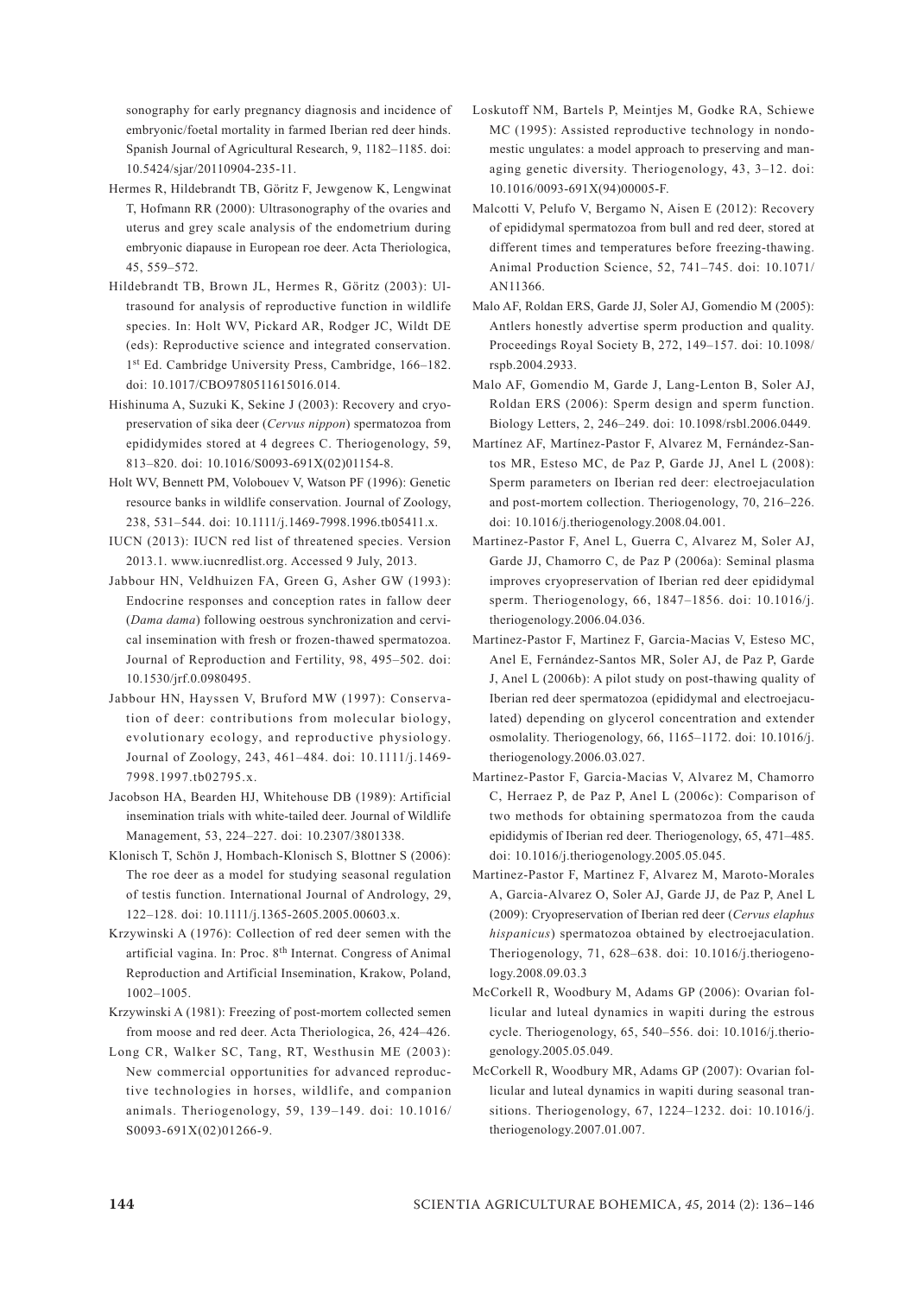- McCorkell RB, Woodbury MR, Adams GP (2008): Induction of ovarian follicular wave emergence in wapiti (*Cervus elaphus*). Theriogenology, 70, 1017–1023. doi: 10.1016/j. theriogenology.2008.04.030.
- Mellado M, Orta CG, Lozano EA, Garcia JE, Veliz FG, de Santiago A (2013): Factors affecting reproductive performance of white-tailed deer subjected to fixed-time artificial insemination or natural mating. Reproduction Fertility and Development, 25, 581–586. doi: 10.1071/RD12055.
- Morrow CJ, Penfold LM, Wolfe BA (2009): Artificial insemination in deer and non-domestic bovids. Theriogenology, 71, 149–165. doi: 10.1016/j.theriogenology.2008.09.001.
- Pintus E (2012): Fine needle aspiration cytology (FNAC) as a useful technique to evaluate seasonal variations of spermatogenesis in cervids: relationships with histology and sperm quality. Ph.D. Thesis, University of Sassari.
- Platz C, Magyar S, Crider N (1982): Cryopreservation of electroejaculated and epididymal spermatozoa in white tail deer (*Odocoileus virginianus*). American Association of ZOO Veterinarians, 11, 127–129.
- Pukazhenthi B, Comizzoli P, Travis AJ, Wildt DE (2006): Applications of emerging technologies to the study and conservation of threatened and endangered species. Reproduction, Fertility and Development, 18, 77–90. doi: 10.1071/RD05117.
- Renfree MB, Shaw G (2000): Diapause. Annual Review of Physiology, 62, 353–375. doi: 10.1146/annurev.physiol.62.1.353.
- Revol B, Wilson PR (1991): Ultrasonography of the reproductive tract and early pregnancy in red deer. Veterinary Record, 128, 229–233. doi: 10.1136/vr.128.10.229.
- Rittem S, Thongthainun D, Tipkantha W, Siriaroonrat B, Thongtip N (2012): Effects of semen extender on motility and movement patterns of frozen-thawed Eld's Deer (*Cervus eldii*) spermatozoa. Thay Journal of Veterinary Medicine, 42, 527–532.
- Ros-Santaella JL (2012): Sperm morphometry in Iberian red deer (*Cervus elaphus hispanicus*): cryo-biological and biological implications. Ph.D. Thesis. Instituto de Investigación en Recursos Cinegéticos. http://www.uclm.es/irec/Ecologia/pdf/ repro\_tesis/Ros-Santaella-JL-Tesis-Doctoral.pdf (in Spanish)
- Savela H, Vahtiala S, Lindeberg H, Dahl E, Ropstad E, Beckers JF, Saarela S (2009): Comparison of accuracy of ultrasonography, progesterone, and pregnancy-associated glycoprotein tests for pregnancy diagnosis in semidomesticated reindeer. Theriogenology, 72, 1229–1236. doi: 10.1016/j.theriogenology.2009.07.018.
- Schenk H (1976): Analysis of the faunistic situation in Sardinia. Birds and Mammals In: S.O.S. Fauna. Endangered animals in Italy. 1st Ed. WWF, Camerino, 465–556. (in Italian)
- Soler AJ, Perez-Guzman MD, Garde JJ (2003a): Storage of red deer epididymides for four days at 5°C: effects on sperm motility, viability, and morphological integrity. Journal of Experimental Zoology, 295, 188–199. doi: 10.1002/jez.a.10194.
- Soler AJ, Astore V, Sestelo A, Rivolta M, Jácome LN, Garde JJ (2003b): Effect of thawing procedure on cryosurvival of

deer spermatozoa: work in progress. Theriogenology, 60, 511–520. doi: 10.1016/S0093-691X(03)00043-8.

- Soler AJ, García AJ, Fernández-Santos MR, Esteso MC, Garde JJ (2003c): Effects of thawing procedure on postthawed *in vitro* viability and *in vivo* fertility of red deer epididymal spermatozoa cryopreserved at –196 degrees C. Journal of Andrology, 24, 746–756. doi: 10.1002/j.1939-4640.2003. tb02737.x.
- Soler AJ, Esteso MC, Fernández-Santos MR, Garde JJ (2005): Characteristics of Iberian red deer (*Cervus elaphus hispanicus*) spermatozoa cryopreserved after storage at 5 degrees C in the epididymis for several days. Theriogenology, 64, 1503–1517. doi: 10.1016/j.theriogenology.2005.03.013.
- Strzezek J, Krzywinski A, Swidowicz K (1985): Seasonalchanges in the chemical composition of red deer (*Cervus elaphus*) semen. Animal Reproduction Science, 9, 195–204. doi: 10.1016/0378-4320(85)90002-8.
- Thuwanut P, Thongphakdee A, Sommanustweechai A, Siriaroonrat B, Chatdarong K (2013): A case report concerning male gametes rescued from a Siamese Eld's deer (*Rucervus eldii siamensis*): post-thawed testicular and epididymal sperm quality and heterologous zona pellucida binding ability. Journal of Veterinary Medical Science, 75, 123–125. doi: 10.1292/jvms.11-0491.
- Trivers RL, Willard DE (1973): Natural selection of parental ability to vary the sex ratio of offspring. Science, 179, 90–92. doi: 10.1126/science.179.4068.90.
- Uccheddu S (2012): Reproductive biotechnologies: a new approach for cervids conservation. Ph.D. Thesis. Università degli studi di Sassari.
- Umapathy G, Sontakke SD, Reddy A, Shivaji S (2007): Seasonal variations in semen characteristics, semen cryopreservation, estrus synchronization, and successful artificial insemination in the spotted deer (*Axis axis*). Theriogenology, 67, 1371–1378. doi: 10.1016/j.theriogenology.2007.01.019.
- Ungerfeld R, Gonzalez-Pensado S, Bielli A, Villagran M, Olazabal D, Perez W (2008): Reproductive biology of the pampas deer (*Ozotoceros bezoarticus*): a review. Acta Veterinaria Scandinavica, 50, 16. doi: 10.1186/1751-0147-50-16.
- Whitehead GK (1993): The whitehead encyclopaedia of deer. 1<sup>st</sup> Ed. Swan Hill Press, Shrewsbury.
- Wildt DE, Comizzoli P, Pukazhenthi B, Songsasen N (2010): Lessons from biodiversity – the value of nontraditional species to advance reproductive science, conservation, and human health. Molecular Reproduction and Development, 77, 397–409. doi: 10.1002/mrd.21137.
- Willard ST, Hughes Jr DM, Bringans M, Sasser RG, White DR, Jaques JT, Godfrey RW, Welsh Jr TH, Randel RD (1996): Artificial insemination, hybridization and pregnancy detection in sika deer (*Cervus nippon* ). Theriogenology, 46, 779–789. doi: 10.1016/S0093-691X(96)00236-1.
- Willard ST, Sasser RG, Jaques JT, White DR, Neuendorff DA, Randel RD (1998a): Early pregnancy detection and the